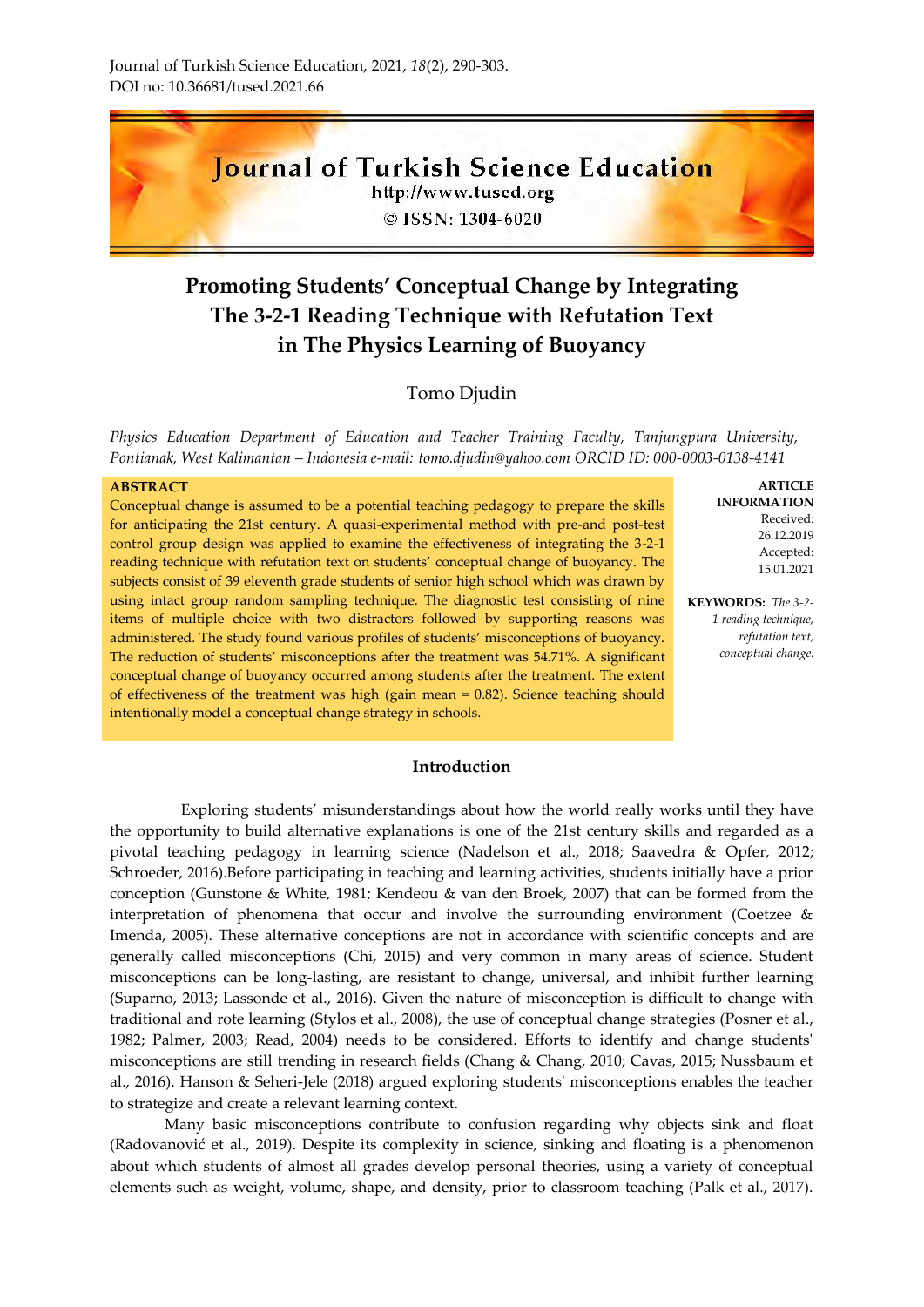Some previous studies (Harniyati, 2015; Mulyani, 2015) also found a variety of students' misconceptions on static fluids. For example, Harniyati (2015) found that 20 (100%) students considered the greater or narrower the area of the appearance of the vessel, the greater the air hydrostatic pressure would be. Mulyani (2015) reported that 22 (57.89%) students consider that if the density of objects to be greater than the density of liquid substances, then the objects will float. The results of the Besson survey study (2004) using student tests involving 428 secondary school students (Italian and French), 458 prospective teachers (Belgian), and 58 teachers (Italy) also found variations in misconception findings on static fluids concerning density, Archimedes law, and buoyancy.

The preliminary study found that 77 (96.10%) of the total eleventh-grade students were having the minimum mastery criteria (KKM). From the survey test, it was found that students' misconceptions occurred in 3 (three) static fluids material indicators, namely: (1) explaining the effect on hydrostatic pressure; (2) explaining the effect of the volume of the immersed object on the buoyancy force; and (3) regulating the requirements of an object to be able to float and sink. These misconceptions are the target of this study. Most students are also having difficulties in understanding physics textbooks. They have a lack of confidence and quickly forget about the information they have read. Reading comprehension of learning texts is a neglected area in physics curricula. Rote learning (memorization) is the usual, often the only learning strategy, employed by many students at all levels. Learning in the school simply overemphasize the acquisition of subject matter.

Although most of the source of subject matters in schools are presented in textual representations, many learning problems faced by students are related to their inability to properly understand written learning resources (Westwood, 2007). Many students in the schools had difficulties gaining a deep understanding of the text they are reading. Difficulties in understanding textbooks are due to a lack of knowledge about reading and writing (making) notes (Laidlaw et al., 1993; Spiegel & Barufaldi, 1994). Weimer (2014) confirmed that students spend a lot of time reading but do not understand the contents of the reading they read. He recommended a planned intervention to improve students' reading comprehension. In contrast to SQ3R (Survey, Question. Read, Recite, and Review), for instance, the 3-2-1 reading technique is more simple and easy to apply by the teacher to check students' understanding and interest in a subject matter. Therefore, the application of the 3-2-1 reading technique in this study was regarded as quite rational to overcome the contextual problems by conducting remediation learning.

The expected remediation activities could reduce students' misconceptions of buoyancy in this study are by implementing the 3-2-1 reading strategy. Several previous studies aimed at minimizing students' misconceptions and testing its effectiveness had been carried out (Alsamadani, 2011; Chi,2005; Putri et al., 2017). Chi (2015) found that the use of the 3-2-1 strategy had a positive effect on students' reading comprehension, and was effective for promoting conceptual change. He suggested that its application should be integrated with the refutation text. Putri et al. (2017) confirmed that it provides an easy way for teachers to check for understanding and to gauge students' interest in a topic. Sharing 3-2-1 responses is also an effective way to prompt a class discussion or to review material from the previous lesson.

Zygouris-Coe et al. (2005) stated that the 3-2-1 reading strategy was a reading strategy that requires students to participate in summarizing ideas from the text and encourages them to think independently and invite them to engage in the text. The 3-2-1 strategy involves three stages. *First,* from the reading text, students are asked (focused) to find three things (*3 things you discovered*). *Second*, based on these findings, students are then asked to express two interesting things (*2 interesting things*). *Third*, if it is felt or there is a concept that is unclear or not understood, students can ask it through a question (*1 question you still have*). The use of 3-2-1 reading techniques in this study was integrated with the refutation text.

Refutation text is a text that explicitly presents a misconception and then directly refutes it (Sinatra & Broughton, 2011). Refutation text in this study was developed based on the forms of misconception held by students on static fluids and the steps in reading strategies 3-2-1. Based on the misconception, students are likely to find a new (alternative) conception. This counter-conception is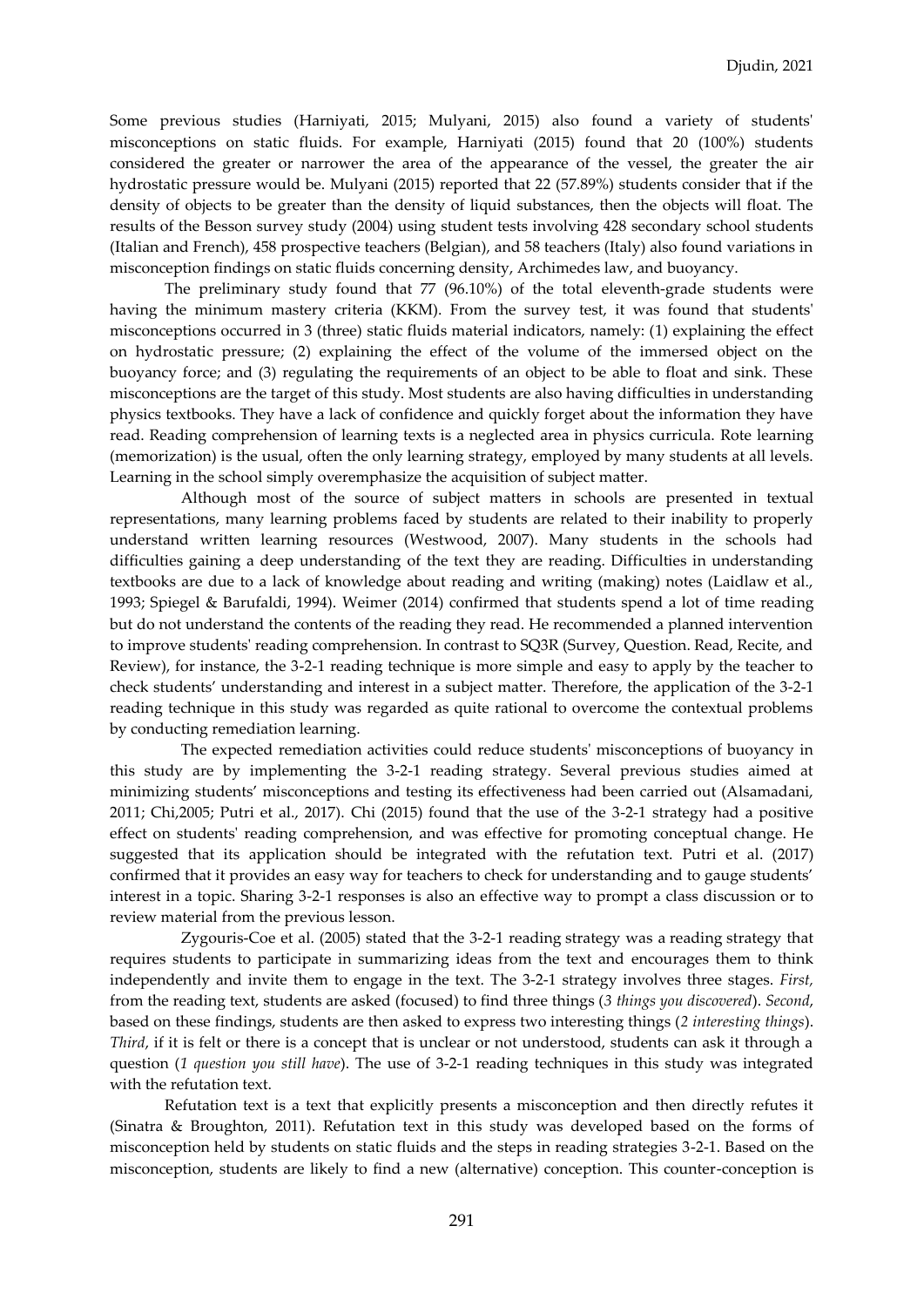#### Journal of Turkish Science Education

elaborated with a more logical explanation based on the conception of the scientist and is intended to make the (new) concept learned by students more intelligible and plausible. Some previous studies revealed that refutation text was effective in facilitating students' conceptual changes (Broughton, Sinatra, & Reynolds, 2010; Schroeder, 2016; Nussbaum et al., 2017). By integrating the refutation text with the 3-2-1 reading techniques carried out in this study, students were enabled to feel some dissatisfaction with their existing conceptions, the intelligibility of a new conception, the initial plausibility of a new conception, and the fruitfulness of a new conception. These are the four conditions for conceptual change (Posner et al.,1982).

From tracing study, the use of the 3-2-1 reading strategy integrated with refutation text aimed at reducing students' misconceptions on static fluids (particularly buoyancy) is far from being fully investigated. The main objective of this study was to examine the effectiveness of applying the 3-2-1 reading strategy integrated with refutation text on the reduction of students' misconceptions on buoyancy. Specifically, the objectives of this study are: (1) to know the conception profile of students before and after the treatment and reduction; (2) to analyze the significance of students' conceptual changes after remediation learning; and (3) to examine the extent of effectiveness of applying the 3-2-1 reading technique integrated with refutation text in reducing students' misconceptions.

#### **Method**

This study applied a quasi-experimental method with one group pretest-posttest design (Creswell, 2008). The target population was all students of eleventh-grade of public senior high school (SMAN 10) Pontianak-Indonesia enrolled in the 2015/2016 academic year who have misconceptions on static fluid (buoyancy)based on the survey test earlier taken by 77 students. The sample consisting of 39 students of class XIA was drawn by using an intact group random sampling technique. The diagnostic test on the parallel pretest with the posttest (with an allocation of 45 minutes) each consists of 9 multiple-choice items with two distractors followed by reasons that support the choice of answers. The diagnostic test consists of three indicators: (1) explaining the effect of depth on hydrostatic pressure which consists of 3 items, (2) explaining the effect of the immersed object volume on buoyancy which consists of 3 items, and (3) identifying the conditions for an object to be able to float and sink which consists of 3 items.

The treatment was given for three interventions with  $2 \times 45$  minutes each in a week school day. The pretest was given a week before the first meeting. The immediate post-test was administered a week after the last intervention. To reduce the bias of the data, the item numbers of the diagnostic test were randomly exchanged. The empirical test reliability of the diagnostic test using Kruder-Richardson (KR-21) was 0.63 (insufficient category). The validity of refutation text used an expert judgment validity including the suitability of the material with the concept of scientists, the suitability of the problem with the misconception identified, language clarity, and presentation of the text. It was concluded that refutation text was appropriate (average total score between raters was 3.79; in high category).

The operationalization of the integrating 3-2-1 reading technique with refutation text in the treatments of this study is described below:

 *First,* the teacher asked questions related to the form of students 'misconceptions to be remediated and then provided temporary answers without further explanation to arouse students' curiosity. The teacher introduced the 3-2-1 strategy and explained the benefits of reading using the 3- 2-1 strategy. Next, the teacher distributed the 3-2-1 strategy form and refutation text to each student. Students summarized 3 important things found (*3 things you discovered*). When doing this, students were not immediately invited to pay attention to the contents of refutation text in more depth, but were asked to write it in their own words. This was expected to reveal students' misconceptions explicitly. After reading refutation text in depth (slow, pausing, and reviewing), students were expected to be able to find counter conceptions (new concepts that are more scientific as alternatives). This stage is expected to lead to dissatisfaction with the initial conception. In addition, by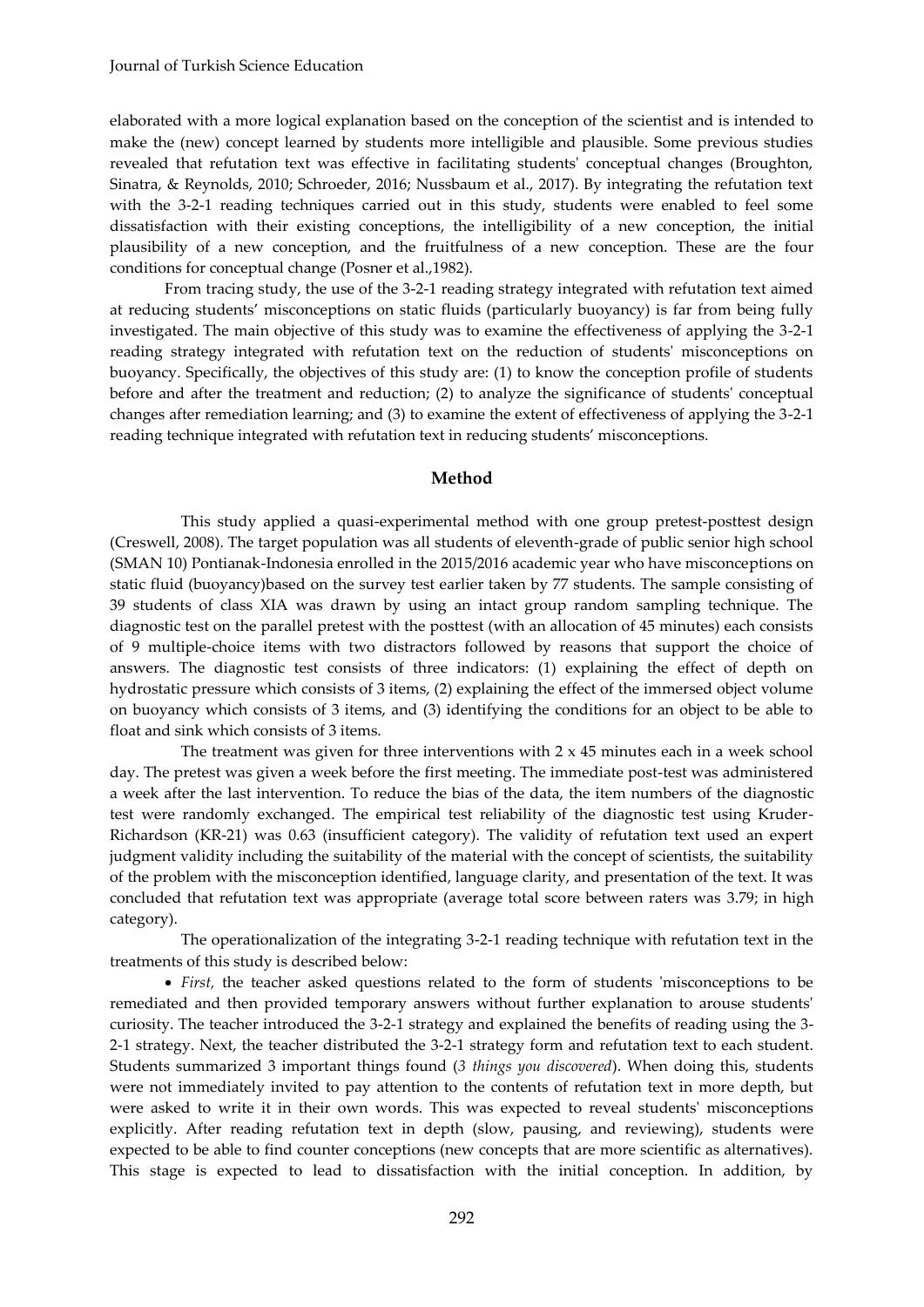summarizing the things that are considered important students can more easily understand the concepts learned.

 *Second,* after finding important things in the text, students wrote 2 interesting things (*2 interesting things*). The interesting things referred to at this stage are things that are strange-surprising, reasonable, and useful. This is intended to meet the conditions for conceptual change.

 *Third*, students wrote one question about the contents of the refutation text (*1 question you still have*). At this stage, students posed questions to clarify their understanding of the contents of the refutation text. Through this activity, the weaknesses of understanding (misconceptions) students still have could be identified and corrected in accordance with the form of students' misconceptions.

Data analysis to determine the profile of conception and reduction of misconceptions using descriptive statistics was a simple percentage calculation. Analysis to test the significance of conceptual change (changes in students' conceptions that were previously misconceptions into new conceptions that are more in line with scientific conceptions) used the McNemar test of nonparametric statistics (Siegel, 1997). The extent of the effectiveness of the treatment refers to the value and classification of normalized gain (Savinainen & Scott, 2002).

#### **Findings and Discussions**

#### **Profiles of Students' Conception and Reduction of Misconceptions**

Profiles of the conceptions and reduction of students' misconceptions about buoyancy in the pretest and posttest are presented in Table 1. Based on the analysis of the answers (reasons) about the conception of students on static fluids(buoyancy) material, it was found there were students' conceptions in accordance with scientific conceptions and which were classified as misconceptions.

#### **Table 1**

|  |  | The Profiles of Students' Conceptions and Reduction of Misconceptions |
|--|--|-----------------------------------------------------------------------|
|--|--|-----------------------------------------------------------------------|

| Students' conceptions                            |          | Pretest |              | Posttest | Reduction |
|--------------------------------------------------|----------|---------|--------------|----------|-----------|
|                                                  | n        | $\%$    | n            | $\%$     |           |
| Indicator 1                                      |          |         |              |          |           |
| Consistent with the scientific concept:          |          |         |              |          |           |
| Hydrostatic pressure on the same liquid is only  | 23       | 58.97%  | 36           | 92.30%   |           |
| determined by the depth and is not influenced    |          |         |              |          |           |
| by cross-sectional area.                         |          |         |              |          |           |
| Misconception:                                   |          |         |              |          |           |
| The amount of hydrostatic pressure is            | 15       | 38.46%  | 2            | 5.13%    | 86.67%    |
| influenced by the vessel cross-sectional area.   |          |         |              |          |           |
| Misconception:                                   |          |         |              |          |           |
| The more liquid, the greater the hydrostatic     | 1        | 2.56%   | $\mathbf{1}$ | 2.56%    | 0         |
| pressure.                                        |          |         |              |          |           |
| Indicator 2                                      |          |         |              |          |           |
| Consistent with the scientific concept:          |          |         |              |          |           |
| The greater the volume of objects immersed in    | $\Omega$ | $0\%$   | 31           | 79.49%   |           |
| liquid, the greater the buoyancy experienced by  |          |         |              |          |           |
| objects.                                         |          |         |              |          |           |
| Misconception:                                   |          |         |              |          |           |
| The greater the volume of objects that are above | 22       | 56.41%  | $\theta$     | $0\%$    | 100%      |
| the surface of the liquid, the greater the       |          |         |              |          |           |
| buoyancy experienced by the object.              |          |         |              |          |           |
| Misconception:                                   |          |         |              |          |           |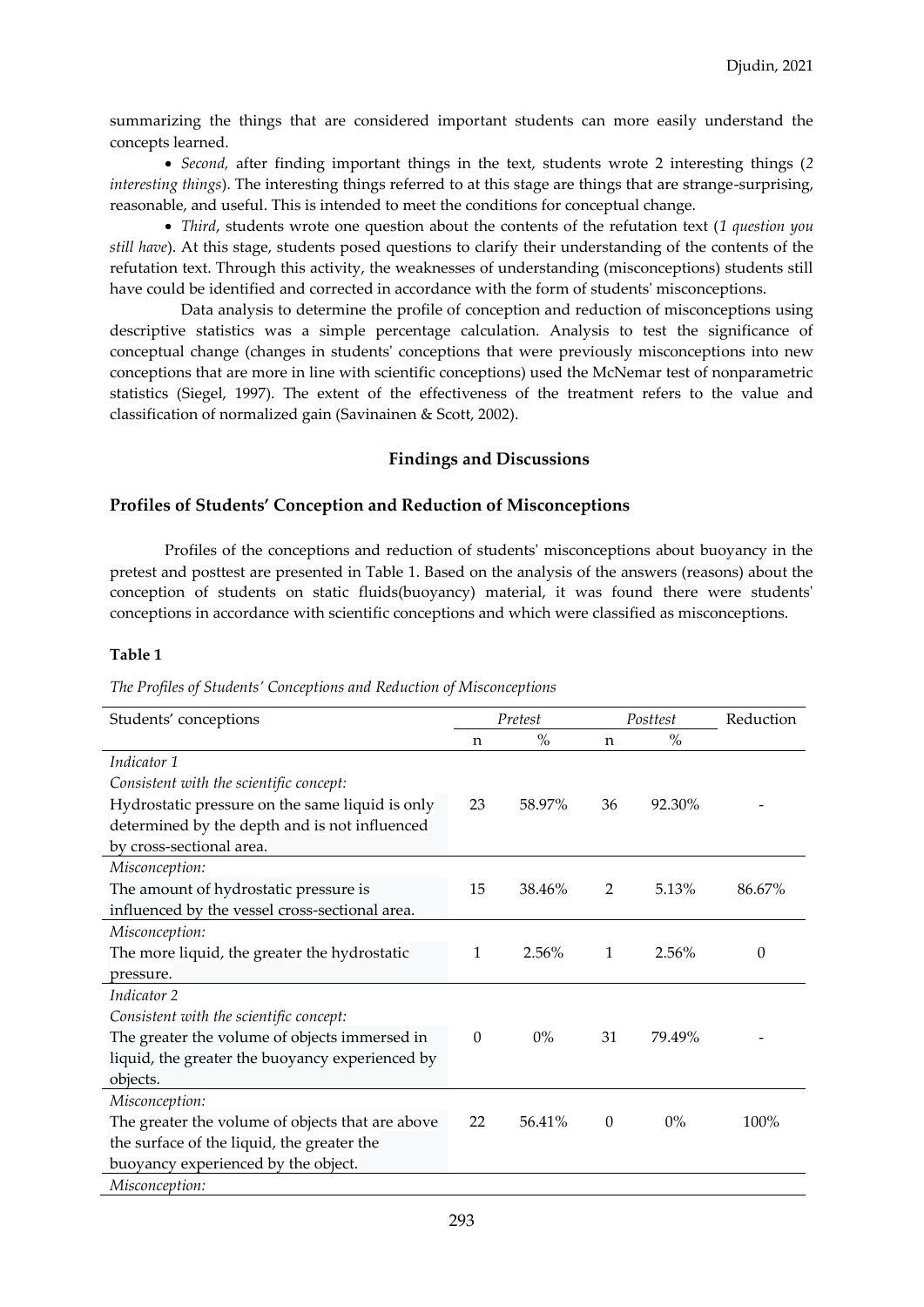| The more parts of objects that are in liquid, the | 3  | 7.69%  | 2  | 5.13%  | 33.33% |
|---------------------------------------------------|----|--------|----|--------|--------|
| greater the buoyancy it experiences.              |    |        |    |        |        |
| Misconception:                                    |    |        |    |        |        |
| The buoyancy force on an object is affected by    | 6  | 15.38% | 3  | 7.69%  | 50%    |
| the mass of the object.                           |    |        |    |        |        |
|                                                   |    |        |    |        |        |
| Misconception:                                    | 8  | 20.51% | 3  | 7.69%  | 62.50% |
| The buoyancy force on an object is influenced by  |    |        |    |        |        |
| the density of the object.                        |    |        |    |        |        |
| Indicator 3                                       |    |        |    |        |        |
| Consistent with the scientific concept:           |    |        |    |        |        |
| The buoyancy force of an object is not            |    | 41.03% | 36 | 91.31% |        |
| determined by the mass of the object but is       |    |        |    |        |        |
| determined by the density of the liquid and the   |    |        |    |        |        |
| density of the object.                            |    |        |    |        |        |
| Misconception:                                    |    |        |    |        |        |
| Heavy or light shows a property of density.       | 23 | 58.97% | 3  | 7.69%  | 86.97% |
| Average of misconception                          |    | 66.67% |    | 11.96% | 54.71% |

From Table 1, for indicator 1, it can be seen the number (percentage) of students who have a conception in accordance with the scientific conception that "hydrostatic pressure on the same liquid is only determined by the depth and is not influenced by cross-sectional area". Before learning remediation (in Pretest) there were 23 (58.97%) students and after learning remediation (at Posttest) there were 36 (92.30%) students. A total of 12 (38.46%) students, before learning, experienced a misconception, because they considered that "the amount of hydrostatic pressure is influenced by the vessel cross-sectional area". The number (frequency) of misconceptions was reduced to 2 (5.13%) students after remediation learning.

The findings of this misconception profile are consistent with the results of previous studies revealed by Harniyati (2015). Students assume the greater the cross-sectional area of the vessel, the greater the hydrostatic pressure, and there is also the opposite opinion, the smaller the cross-sectional area of the vessel, the greater the hydrostatic pressure. This form of misconception can be caused by reasoning or incomplete/erroneous reasoning that arises due to incomplete owned information that causes students to draw erroneous conclusions (Gunstone & White, 1981; Chi, 2005). Another misconception profile found was "the more liquid, the greater the hydrostatic pressure". This study found 1 (2.56%) student before the intervention having misconception and none (0 %) after the treatment. The findings comply with Utami's research (2014). He reported that students thought (thinking) that the amount of liquid would affect the amount of hydrostatic pressure. According to Treagust (2007), this misconception can be caused by their associative thinking which is influenced by daily experience. Experiences that despite different contexts can be associated by students with the concept of hydrostatic pressure, giving rise to a misconception.

For indicator 2 it can be seen the number (percentage) of students who have a conception in accordance with the scientific conception that "the greater the volume of objects immersed in liquid, the greater the buoyancy experienced by objects". This conception is in accordance with the conception of scientists which states that the extent of buoyancy experienced by objects in a fluid is proportional to the density of the fluid, the acceleration of gravity, and the volume of the immersed object ( $F_a = \rho_f g V_f$ ). In the diagnostic test, the type of fluid and the acceleration of gravity are made the same, so that the buoyant force is only influenced by the volume of the immersed object. The greater the part of the immersed object in the fluid, the greater the buoyant force experienced.

Before intervention (in pretest), it is found that 39 (100%) students experienced misconceptions. However, after learning remediation, it is found that 31 (79.49%) students' conceptions were in accordance with scientific conceptions. Before remediation, 22 (56.41%) students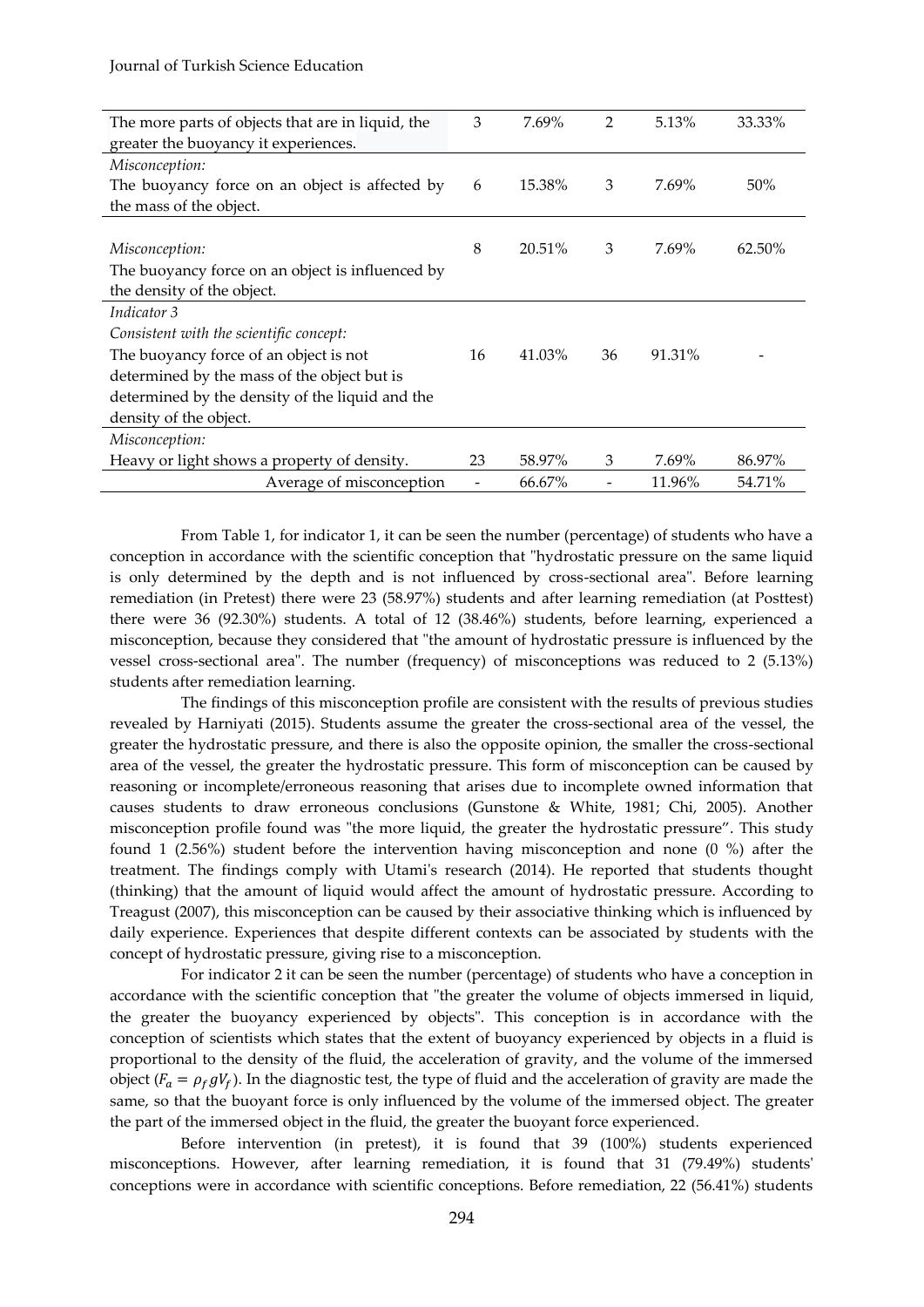experienced misconceptions, because they assumed that "the greater the volume of objects that are above the surface of the liquid, the greater the buoyancy experienced by objects". After remediation learning, this misconception can be reduced so that it becomes entirely (100%) in accordance with scientific conceptions. These findings are consistent with the results of Utami's study (2014). The possibility of misconception can be caused by students' associative thinking that is influenced by daily experiences (Treagust, 2007). For example, pressing a very floating object (the part that appears on a large surface) so that it sinks below the surface of the water feels more difficult than an object that isn't too floating (the part that appears on a small surface). Students associate the difficulty of submerging the object with buoyancy on the object. Or, students might assume the same buoyancy style pattern as the experience of lifting weights, namely; the stronger a person is, the higher he can lift weights. From this experience, students think (assume) that the greater the volume of objects that are above the surface of the liquid, the greater the buoyancy force applied to the liquid objects. Another misconception profile is, before learning, as many as 3 (7.96%) students think it says "the buoyant force on an object is determined by the overall object volume". Students only see the volume of objects as a parameter determining the buoyancy force without considering the floatation of objects in liquid. This misconception can affect because students mistakenly understand the symbol  $V_f$  (volume of immersed objects) in the equation  $F_a = \rho_f g V_f$  and interpret it as the volume of the whole object. After remediation learning, this misconception can be reduced to 2 students (5.13%) students.

The finding is consistent with the findings of Gunstone and White (1981) that confirmed students often use mathematical equations to explain their predictions incorrectly. This study also found another misconception profile, namely: 'the extent of buoyancy force on an object is affected by the mass of the object ". Some students assumed that the smaller the mass of the object, the greater the buoyancy force, even though the problem did not provide information about the mass of the object. This finding is also in accordance with the results of previous studies by Utami (2014). Misconceptions like these can arise due to wrong intuition. Students spontaneously express ideas about buoyancy based on their inner feelings without thinking rationally. The number (percentage) of students who have this form of misconception before learning is 6 (15.38%) students, while after learning there are 3 students (7.69%). The concept of buoyancy is classified as an abstract concept that is not easy to be observed directly so that it allows many interpretations to occur when studying it (Yin, Tomita & Shavelson, 2008). Lucariello and Naff (2014) state that abstract concepts are very likely to cause misconceptions in students, even in adults.

Finally, for indicator 3 it can be known that before remediation learning, 16 (41.03%) students have a conception that is in accordance with the scientific conception that "the floatation of an object is not determined by the mass of the object, but is determined by the density of the liquid and the density of the object. Whereas after learning, students' conceptions that are in accordance with scientific conceptions become 36 students (91.31%). As many as23 (58.97%) students before learning and 3 (7.69%) students experienced misconceptions, because they thought that large or heavy objects would sink, while small or light objects would float. This finding is in accordance with the form of students' misconceptions expressed by Yin, Tomita, and Shavelson (2008). Misconceptions can be caused by students making several predictions in the form of explanations of observed phenomena, but they are not aware that the model (interpretation) they are making is wrong. From the results obtained, it can be concluded that previous ideas on the concept of density persist at the university level. This is especially critical in the case of students who will be future primary school teachers, where it is essential to master the basic concepts of the science curriculum in order to explain them adequately to their future students and identify their preconceptions. One of the causes of these results may be due to the teaching methodology received throughout their school years, so it would be necessary to propose new teaching strategies to promote truly meaningful learning.

The findings of this study indicate that the reduction of the average percentage of students' misconceptions is 54.71%. The variation in the percentage reduction in misconceptions can occur because the students' misconceptions may still be in the form of single ideas so that they are easier to correct. Meanwhile, the misconceptions that occur because the students are at the mental level of the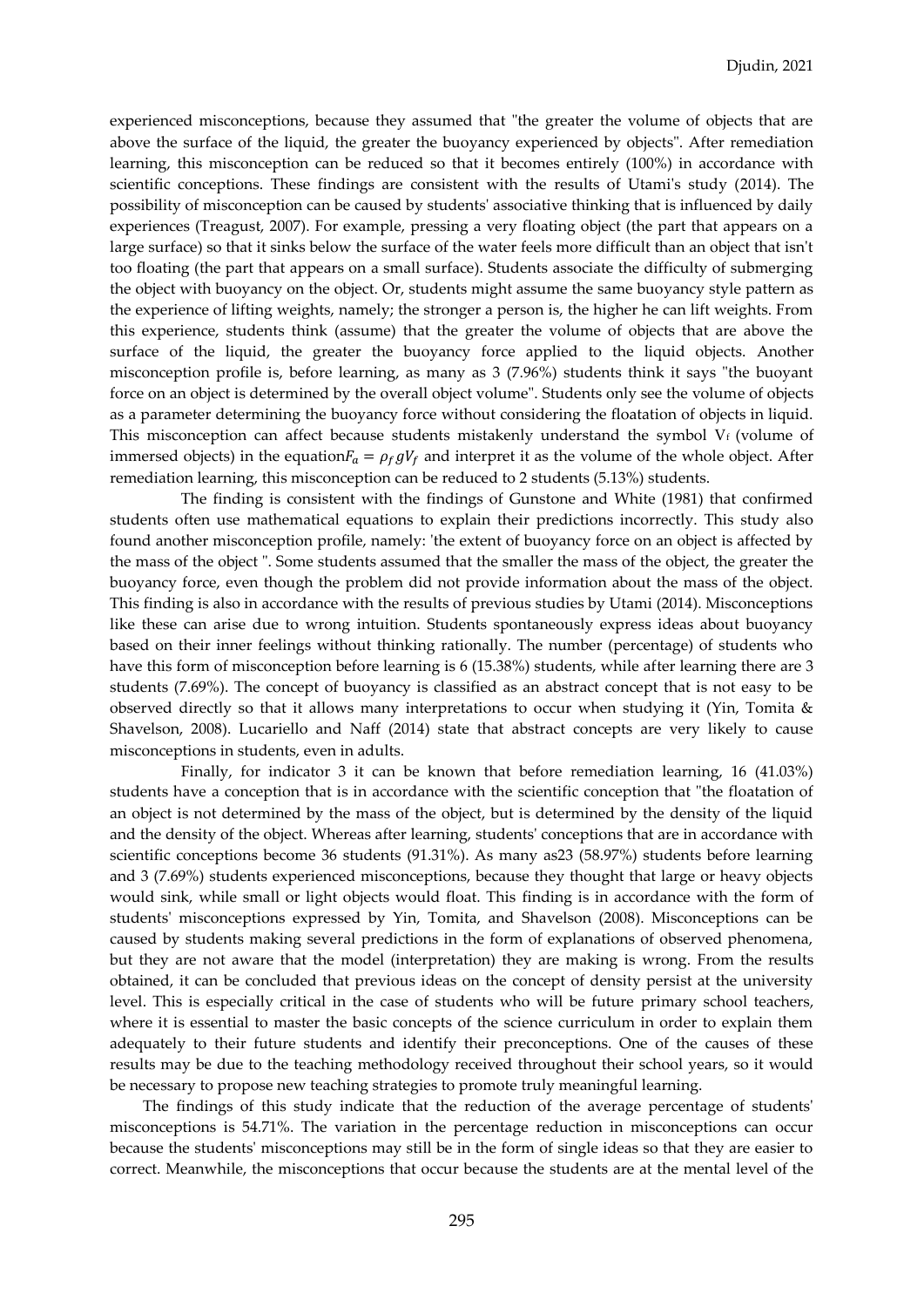model, are more difficult to correct. Chi (2005) asserts that a single wrong idea can be corrected through a refutation. Whereas, mental model defects will require some refutation, and severe misconceptions caused by misclassification of information need to be addressed according to a categorical level. The results showed that some forms of misconception still occurred. Of the seven forms of misconception, only one form of misconception can be eliminated thoroughly, while five other forms of conception are still found in some students. This is understandable considering that some misconceptions may be difficult to change or resistant to change (Suparno, 2013; Lassonde et al., 2016).

### **Students' Conceptual Change**

McNemar test was used to examine the students' conceptual change of buoyancy. The preparation and results are shown in Table 2.

#### **Table 2**

| Indicator                                                                                              |          |     | Pretest        |                | $\chi^2$ |
|--------------------------------------------------------------------------------------------------------|----------|-----|----------------|----------------|----------|
|                                                                                                        |          |     |                | $\overline{+}$ |          |
| Explain the effect of depth $(h)$ on hydrostatic<br>1.<br>pressure $(Ph)$                              | Posttest | $+$ | 14             | 22             |          |
|                                                                                                        |          |     | $\overline{2}$ | 1              | 9.6      |
| Explain the effect of the volume of the immersed<br>2.<br>object $(V_f)$ on the buoyancy force $(F_a)$ | Posttest | $+$ | 31             | $\Omega$       | 29.03    |
|                                                                                                        |          |     | 8              | $\theta$       |          |
| 3. Identify the conditions for an object to be able to<br>float, immerse, and sink                     | Posttest | $+$ | 20             | 16             |          |
|                                                                                                        |          |     | 3              | $\theta$       | 18.05    |
| Total                                                                                                  | Posttest | $+$ | 65             | 38             | 51.16    |
|                                                                                                        |          |     | 13             | 1              |          |

*Preparation (Cells) and Results of McNemar Test* 

*Note. - : Misconception; + : Consistent with scientific concept ,and*  2 *= 3.84*

The scores in Table 2 are the total frequencies of couple conceptions on pretest and posttest. For example, the cell  $(-, +)$  means the number of students who have a misconception on the pretest and then have consistent with the scientist's conception on the posttest. So, score 14 in Table 2 explains that there are 14 students who have a misconception on the pretest and then have consistent with the scientist conception on the posttest. Again, score 22 explains that there are 22 students who have conceptions consistent with the scientist's conception on pretest and posttest.

From Table 2, because $\chi_o^2$  (51.16)> $\chi_{table}^2$ (3.84), it was concluded that there was a significant conceptual change in students on static fluids after havingbeen given remediation activities using a 3- 2-1 reading strategy aided by refutation text. Furthermore, the average value of the total normalized gain*g* = 0.82 (in the high category). The results of this analysis also explained that the reduction of students' misconceptions (5.71%) is significant. It is also concluded that the effectiveness of the 3-2-1 reading strategy integrated with refutation text in reducing students' misconceptions on buoyancy was in the high category. The findings of this study are in line with several previous studies (Alsamadani, 2011; Chi, 2005; Tippett, 2010). which conclude that refutation text is effective for changing misconceptions and improving student learning outcomes. Refutation text is included in the effective, predict, and explain (POE) learning model (classified as the medium) to mediate student misconceptions (Mulyani, 2015). Alsamadani (2011) concluded that the use of 3-2-1 strategies had a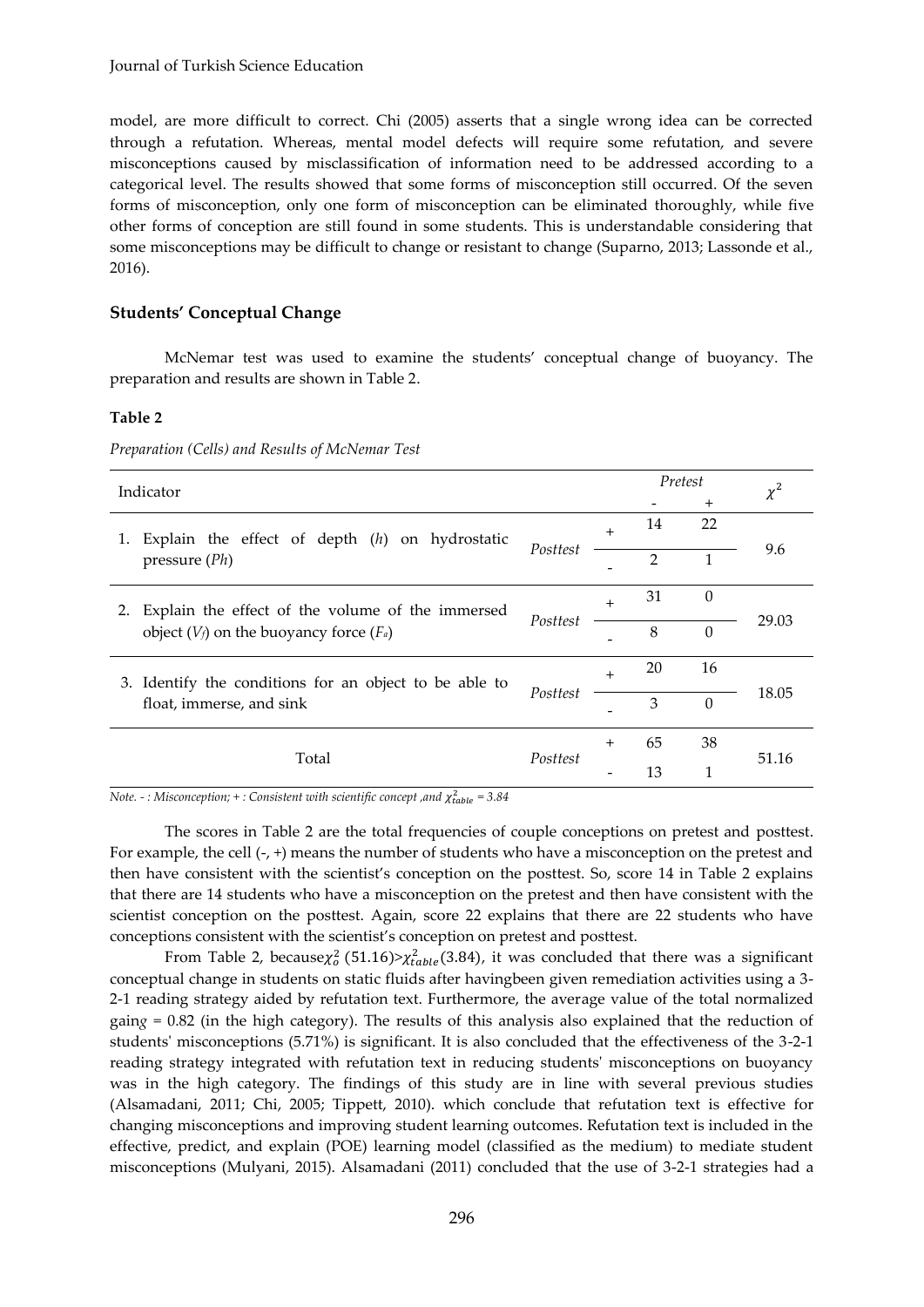positive effect on students' reading comprehension. From a meta-analysis of research results in the field of science applying refutation text, Broughton et al. (2010) conclude: "refutation text as a more effective learning tool in classroom science than traditional text for promoting science learning and conceptual change" (pp. 415).

To explain why refutation text is considered an effective tool in evoking conceptual change, experts and researchers refer to the theory of Posner et al. (1982), which explains that there are four conditions that need to be met in order for conceptual change to occur, namely; (1) there is dissatisfaction with the (initial) conception that is owned (dissatisfaction), (2) the new concept is easier to understand (intelligible), (3) the new concept is more plausible, and (4) the new concept is felt to be useful (fruitful ). Nussbaum et al. (2017), for example, explains why reading using refutation text is effective as a tool for conceptual change, because: (1) it contains a metacognitive awareness that the initial conception (knowledge) is incompatible with scientific concepts; (2) presenting information (concept) in a way that is easy to understand, makes sense, is coherent; and (3) consider the nature or characteristics of the information to be presented.

A 3-2-1 prompt helps students structure their responses to a text and provides an easy way for teachers to check for understanding and to gauge students' interest in a topic. Sharing 3-2-1 responses is also an effective way to prompt a class discussion or to review material from the previous lesson (Broughton et al., 2010). In this study, the provision of refutation text considered effective in generating conceptual change can be explained by linking it with the 3-2-1 reading strategy and the terms of conceptual change as follows. *First*, refutation text introduces students' misconceptions. For example, "many people think that the amount of hydrostatic pressure is influenced by the vessel's cross-sectional area". This component is intended to activate students' initial knowledge about the misconceptions experienced. Tippett (2010) states that giving a warning about an initial conception that might be mistaken is one of the many ways to activate students' initial knowledge. Activation of this initial knowledge can produce a better understanding of the text (Kostons & van der Werf, 2015). In reading techniques 3-2-1, activating students' initial knowledge can be raised when students focus on finding three things (3 things you discovered) and expressing two interesting things (2 interesting things) in the text. This reading step-finding and understanding ideas, ideas, or information in the text and the relationship between ideas is considered important for understanding reading texts (Graesser, 2007). To find things or information desired, students use information already owned to filter, interpret, organize, contemplate and build relationships with new information (Snow, et al., 1998).

*Second*, refutation text explicitly refutes students' misconceptions. For example, "however, this thought or conception is actually wrong". This component can help students realize that their conceptions are wrong. In reading techniques 3-2-1, when students are asked to find three things (3 things you discovered) and express two interesting things (2 interesting things), in themselves (thoughts) they may appear dissatisfied with the conception in the beginning. This dissatisfaction is the basis for the process of conceptual change (Posner et al., 1982). *Third,* refutation text provides an explanation of scientific concepts. This component will cause cognitive conflict because at the same time refutation text presents students' misconceptions and conflicting scientific concepts. In this cognitive conflict situation, students are faced with three choices, including: maintaining the original conception, improving some of the conceptions (conceptual change, or replacing conceptions that are wrong with the new conceptions which are more in line with scientific conceptions). Students who choose to replace their conceptions with new conceptions are those who realize that the new concepts presented are more understandable, reasonable, and useful. When students feel there are things that they have not understood related to the explanation of new things or events or phenomena in daily life, they are asked to ask questions (*1 question you still have*). Asking questions to yourself and looking for answers in the text are cognitive processes and potential conditioning for students to be good readers (Torgesen, 2000; Westwood, 2001).

Considering that reading is an inherent learning activity in every student and subject, the learning process in schools should have an accompanying impact on improving reading skills. Bond et al. (1994) assert: "learning to read and reading to learn should develop together throughout the school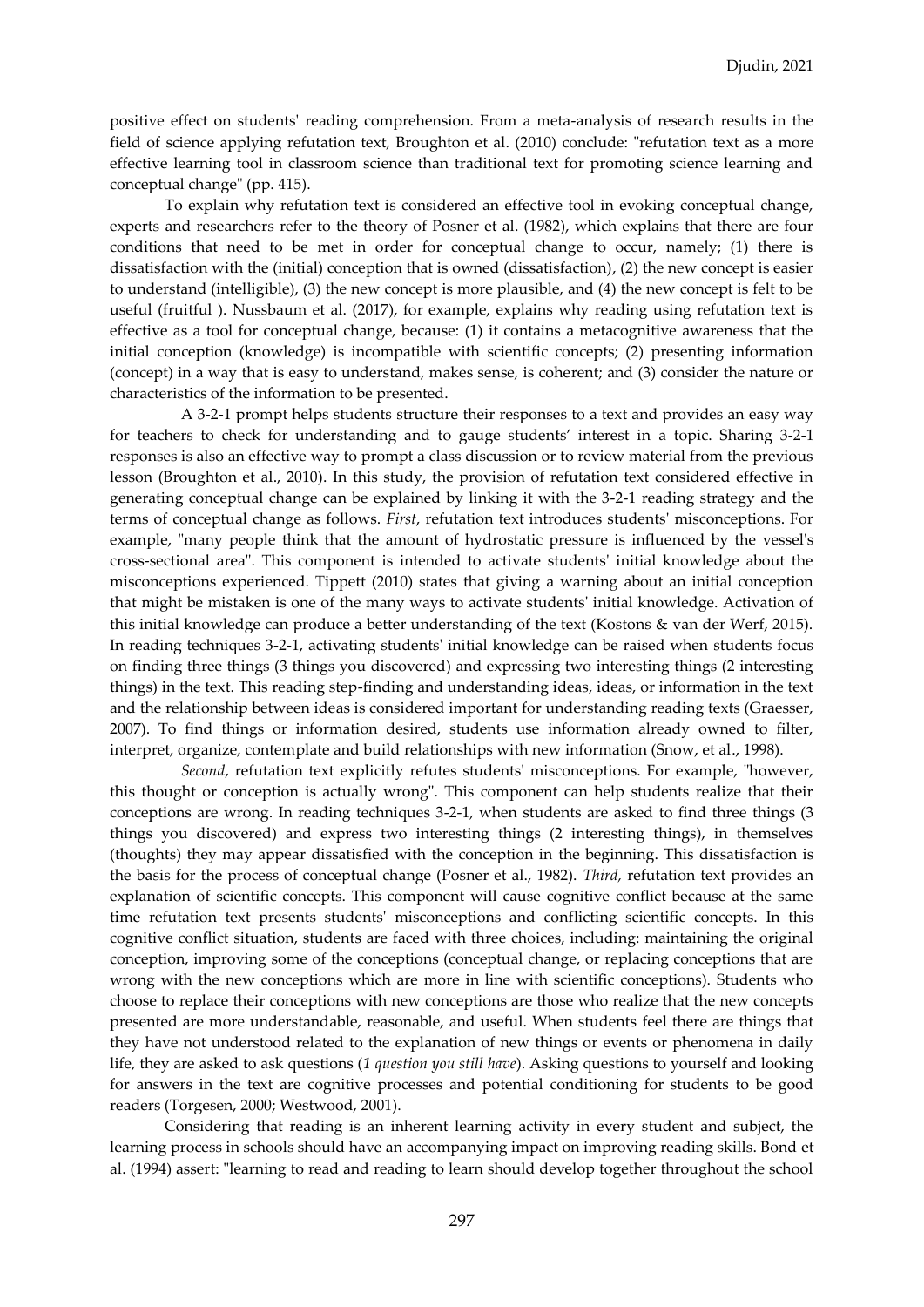years". Barton and Jordan (2001) asserted that reading is a learning activity to understand scientific content. To become citizens of science literacy, students need to be trained to read, write and repeat. Armbruster (1993) argued that reading texts involves the same critical thinking as when conducting "hands-on science" activities. Science and reading have a lot in common in terms of process skills. Although language has vital importance for science literacy, anyone is not free of miscomprehensions, misperceptions, or misconceptions that result from the usage of language (Chrzanowski et al., 2018) while reading a text.

In order to promote the students' conceptual change, Kural and *Kocakülah (2016)*  recommended a new model for science teaching that instructors may consider implementing named, *Teaching Model for Hot Conceptual Change* (TMHCC).The teaching model supported by motivational and metacognitive strategies which follow the eight phases of learning syntaxes: (1) Motivating students to learn context; (2) Eliciting students ideas and preconceptions; (3) Overviewing which conceptions or prior knowledge will conflict with the discrepant event; (4) Creating a cognitive conflict; (5) Group work for expressing argumentation; (6) Introducing scientific concept; (7) Transferring new concept to different problems; and (8) Evaluation.

Finally, keep in mind that learners do not completely abandon their prior conceptions even when conceptual change has occurred. So, it means that conceptual change is not guaranteed, nor is it always an endpoint. Teachers should not be discouraged by their initial attempts to facilitate conceptual change if it is not completely successful, and instead consider the conceptual change process as ongoing and dynamic. It was necessary to point out the importance of acknowledging the existence of students' alternative conceptions, the applications of proper methods for their identification, and adequate teaching strategies aimed at overcoming them.

#### **Conclusion and Implication**

The profiles of students' misconceptions about buoyancy vary considerably. The study concluded that the students' misconceptions are reduced significantly. In addition, a significant conceptual change occurred and the extent of effectiveness of the 3-2-1 reading technique integrated with the refutation test was in the high category as well. It implies that science teaching should intentionally apply and model a conceptual change strategy in schools. The process for teaching physics concepts should also focus on minds-on activities, not purely theoretical explanations. It is possible to offer some recommendations related to the professional training of the model for teachers regarding promoting conceptual change in teaching-learning physics. These results have limitations due to the availability of uncontrollable factors regarding the level of readability of refutation texts, students' reading ability, and the unsuccessful students remediated as well as personal interest in physics. These factors might be considered for further investigation.

#### **References**

- Alsamadani, H. (2011). The effect the 3-2-1 reading strategy on EFL reading comprehension. *Journal of English Language Teaching,4(3),184-191.*
- Armbruster et al. (1991). Teaching text structure to improve reading and writing. *Science Education, 26(8), 130-137*.
- Apeng, B. (2009). Penyediaan bacaan berbentuk refutation text untuk meremediasi kesalahan konsep Siswa tentang pemantulan cahaya pada cermin di kelas VIII SMP Negeri 6 Pontianak. *Skripsi.* Pontianak: FKIP Untan.
- Barton, M.L., & Jordan, D.L. (2001). *Teaching reading in science: A Supplement toteaching reading in the*  content areas: If not me, then who?.2nd Edition**.** McREL (Mid-continent Research for Education and Learning).
- Besson, U. (2004). Students' conceptions of fluids. *International Journal of Science Education, 26(14),1683- 1714.*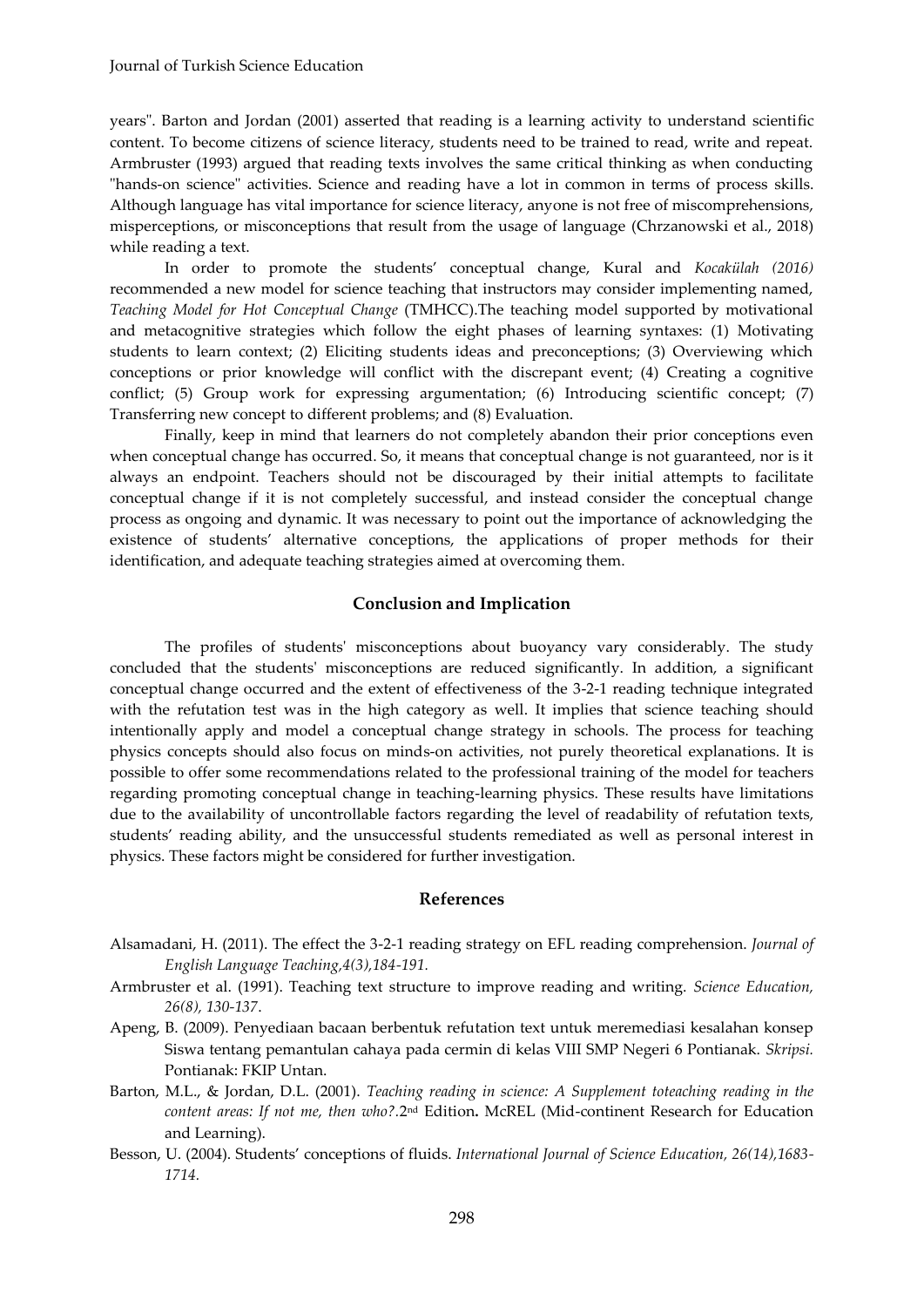Bond et al. (1994). Reading Difficulties: Their Diagnosis and Correction, Allyn & Bacon, Inc.

- Broughton, S. H., Sinatra, G. M., & Reynolds, R. E. (2010). The nature of the refutation text effect: An investigation of attention allocation. *The Journal of Educational Research, 9(103), 407-423.*
- Cavas, B. (2015). Research trends in science education international: A content analysis for the last five years (2011-2015). *Science Education International,*25(4),573-588.
- Chang, Y.H. & Chang, C.Y. (2010). Trends of science education research: An automatic content analysis. *Journal of Science Education and Technology*,*19(4),315–331*.
- Chi, M. T. H. (2005). Common sense conceptions of emergent processes: Why some misconceptions are robust. *The Journal of The Learning Sciences, (2),161–199.*
- Chrzanowski, M. M., Grajkowski, W., Żuchowski, S., Spalik, K., & Ostrowska, E.B. (2018). Vernacular misconceptions in teaching science –types and causes. *Journal of Turkish Science Education*, *15(4),29-54.*
- Coetzee, A. & Imenda, S. N. (2012). Alternative conceptions held by first year physics students at a South African University of Technology concerning interference and diffraction of waves. *Research in Higher Education Journal*, *9(4), 112-120.*
- Creswell, J.W. (2008). Educational Research: Planning, Conducting, and Evaluating Quantitative and Qualitative Research (3rd ed. Pearson Prentice Hall.
- Gunstone, R. F. & White, R. T. (1981). Understanding of gravity. *Science Education*,*65(3),291-299.*
- Graesser, A.C. (2007). An Introduction to strategic reading comprehension. In D. McNamara (ed.), *Reading Comprehension Strategies: Theories, Interventions, and Technologies* (pp. 3-26). Lawrence Erlbaum Associates.
- Hanson, R. & Seheri-Jele, N. (2018). Assessing conceptual change instruction accompanied with concept maps and analogies: A case of acid-base strengths. *Journal of Turkish Science Education*, *15(4), 55-64*.
- Harniyati, M. (2015). Remediasi miskonsepsi siswa pada fluida statis menggunakan pembelajaran *Predict, Observe,* dan *Explain* di SMA. *Skripsi*. Pontianak: FKIP Untan.
- Kendeou, P. &van den Broek, P. (2007). The effects of prior knowledge and text structure on comprehension processes during reading of scientific texts. *Memory andCognition,3(7),1567- 1577*.
- Kostons, D. &Van der Werf, G. (2015). The Effects of activating prior topic and metacognitive knowledge on text comprehension scores. *British Journal of Educational Psychology*,*85(3),264- 275.*
- Kural, M. &*Kocakülah, M.S. (2016). T*eaching for hot conceptual change: Towards a new model, beyond the cold and warm ones.*European Journal of Education Studies, 2(8),1-40*.
- Laidlaw et al. (1993). The Effects of notetaking and self-questioning on quiz performance. *Science Education*, *77(9).75-82.*
- Lassonde et al. (2016). Refutation texts overcoming psychology misconceptions that resistant to change. *Scholarship of Teaching and Learning Psychology,2(1),62-67.*
- Mulyani, R. (2015). Pengaruh penerapan model pembelajaran *Predict-Observe-Explain* (POE) berbantuan *refutation text* terhadap peningkatan pemahaman konsep dan penurunan kuantitas miskonsepsi siswa SMP pada materi fluida statis. *Disertasi*. Bandung: SPs-UPI.
- Nussbaum et al. (2017). Refutation texts for effective climate change education. *Journal of Geoscience Education, 3(1), 23-24.*
- Palk, S., Song, G., Kim, S. & Ha, M.(2017). Developing a four-level learning progression and assessment for the concept of buoyancy. *Eurasia Journal of Mathematics, Science, and Technology Education*, *3(8),4965–4986.*
- Palmer, D.H. (2003). Investigating the relationship between refutational text and conceptual change. S*cience Education, 8(5),663-684.*
- Posner, G. J., Strike, K. A., Hewson, P. W., & Gertzog, W. A. (1982). Accommodation of a scientific conception: Towards a theory of a conceptual change, *Science Education*, *66(2), 211-227.*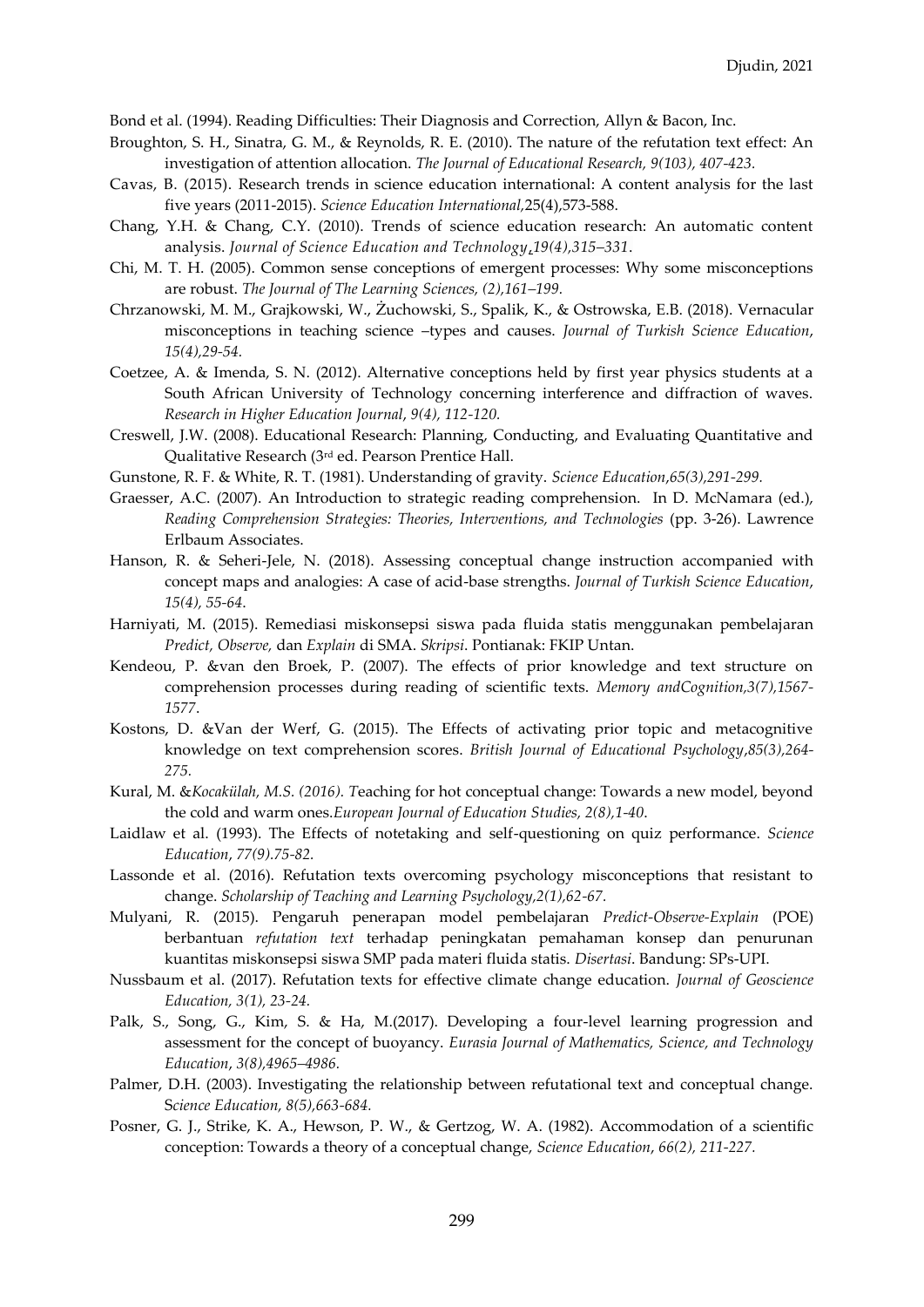- Putri, A.N., Apen, R. & Wahyuni, D. (2017). The effect of using 3-2-1 strategy toward students' reading comprehension ability at SMPN 34 Padang. *Journal of English Language Teaching, 6(1), 12-19.*
- [Radovanović](https://www.researchgate.net/scientific-contributions/2161352897_J_Radovanovic?_sg%5B0%5D=l57rEqHsWFNm8Bj0XWFuYB53o11rEJ5zMIeHQX0UQhUvq0TT3CrYTP6ohk4ArCqhiE-1roU.MlaIfhEeo4ZDp64mxbb03PnWpK447czoD62iYhSm835Z6uX149aNghUy2mbkXufLm9QU1bUuktuEffwcaF1QeQ&_sg%5B1%5D=PeSRSX8Ah46XwWRg6XES6v_oWSmu0vW3s20X2dKtVagF_QjfOvODHnC4AgYxMqx5DjyOc0m7mmei-u0.Ono8yLOmsMo810NUv4pCP3gss9eNb1YT7LwBf7fqwLbA0i2yAyF0bzMASlpO9U2GiYsT9NS4djETKVnmmF9LzA&_sg%5B2%5D=qPFTOIgMRVyy-6obYM3qtgMpXLglR3CHnJgzh4EHW441Zvg_cIEoalWYJhiRoOnRbg9vfYY.5tgh16U-ttlpXAvNIpLwGpKYDf-ngjLmBR1Pvg4A5UM4bvUy5oWkTiIwruswxKieTx_h2l6_cVPHAml8YYZSjQ), J., [Sliško](https://www.researchgate.net/scientific-contributions/2009082989_Josip_Slisko?_sg%5B0%5D=l57rEqHsWFNm8Bj0XWFuYB53o11rEJ5zMIeHQX0UQhUvq0TT3CrYTP6ohk4ArCqhiE-1roU.MlaIfhEeo4ZDp64mxbb03PnWpK447czoD62iYhSm835Z6uX149aNghUy2mbkXufLm9QU1bUuktuEffwcaF1QeQ&_sg%5B1%5D=PeSRSX8Ah46XwWRg6XES6v_oWSmu0vW3s20X2dKtVagF_QjfOvODHnC4AgYxMqx5DjyOc0m7mmei-u0.Ono8yLOmsMo810NUv4pCP3gss9eNb1YT7LwBf7fqwLbA0i2yAyF0bzMASlpO9U2GiYsT9NS4djETKVnmmF9LzA&_sg%5B2%5D=qPFTOIgMRVyy-6obYM3qtgMpXLglR3CHnJgzh4EHW441Zvg_cIEoalWYJhiRoOnRbg9vfYY.5tgh16U-ttlpXAvNIpLwGpKYDf-ngjLmBR1Pvg4A5UM4bvUy5oWkTiIwruswxKieTx_h2l6_cVPHAml8YYZSjQ), J. & [Stepanović](https://www.researchgate.net/scientific-contributions/2161351645_I_Stepanovic_Ilic?_sg%5B0%5D=l57rEqHsWFNm8Bj0XWFuYB53o11rEJ5zMIeHQX0UQhUvq0TT3CrYTP6ohk4ArCqhiE-1roU.MlaIfhEeo4ZDp64mxbb03PnWpK447czoD62iYhSm835Z6uX149aNghUy2mbkXufLm9QU1bUuktuEffwcaF1QeQ&_sg%5B1%5D=PeSRSX8Ah46XwWRg6XES6v_oWSmu0vW3s20X2dKtVagF_QjfOvODHnC4AgYxMqx5DjyOc0m7mmei-u0.Ono8yLOmsMo810NUv4pCP3gss9eNb1YT7LwBf7fqwLbA0i2yAyF0bzMASlpO9U2GiYsT9NS4djETKVnmmF9LzA&_sg%5B2%5D=qPFTOIgMRVyy-6obYM3qtgMpXLglR3CHnJgzh4EHW441Zvg_cIEoalWYJhiRoOnRbg9vfYY.5tgh16U-ttlpXAvNIpLwGpKYDf-ngjLmBR1Pvg4A5UM4bvUy5oWkTiIwruswxKieTx_h2l6_cVPHAml8YYZSjQ) Ilić, I. (2019). Active learning of buoyancy: An effective way to change students' alternative conceptions about floating and sinking. *Journal of Physics Conference Series. 1286:012011.* Childrens' misconceptions and conceptual change in science education. [Online]. http://www. acell.chem.usyd.ceo/conceptual-change.cfm
- Savinainen, A., &Scott, P. (2002). The force concept inventory: A Tool for monitoring student learning. *Physics Education, 3(1), 45-52.*
- Saavedra, A., & Opfer, V. (2012). *Teaching and learning 21th century skills*: *Lessons from the learning sciences*.Asia Society: A Global Cities Education Network Report.
- Schroeder, N. L. (2016). A Preliminary investigation of the influences of refutation text and instructional design. *Technology, Knowledge, and Learning,21(3),325–340.*
- Sesilia, S. (2016). The effectiveness of 3-2-1 Strategy in teaching reading comprehension on narrative text. *Skripsi.* Pontianak: FKIP Untan.
- Siegel, S. (1997). Statistik Nonparametrik untuk Ilmu-Ilmu Sosial. (Penterjemah: Suyuti, Z. & Simatupang, L.). Gramedia Pustaka Utama.
- Sinatra, G. M. & Broughton, S. H. (2011). Bridging reading comprehension and conceptual change in science education: The promise of refutation text. *Reading Research Quarterly, 46(4),374-393*.
- Snow, C., Burns, S. & Griffin, P. (1998). Preventing reading difficulties in young children. National Academy Press.
- Spiegel, G.F & Barufaldi, J.P. (1994), The effects of combination of text structure awareness and graphics post organizers on recall and retention of science knowledge. *Journal of Research in Science Teaching*, *29(4),913-932.*
- Stylos *et al*. (2008). Misconceptions on classical mechanics by freshman university students: A case study in a physics department in Greece. *Science and Technology Education, 1(2),157-177.*
- Suparno, P. (2013). *Miskonsepsi dan Perubahan Konsep dalam Pendidikan Fisika*.Grasindo.
- Suskavcevic, G.R. (2005). Understanding of static of fluids. Paper Presented at SUN Conference, El Paso TX, March 3-5, 2005.
- Tippett, C. D. (2010). Refutation text in science education: A review of two decades of research. *International Journal of Science and Mathematics Education, 8(6),951-970.*
- Torgesen, J.K. (2000). Individual differences in response to early intervention in reading: The lingering problem of treatment resisters. *Learning Disabilities Research and Practice, 15(1), 55-64.*
- Treagust, D. F. (2007). Development and use of diagnostic tests to evaluate students' misconceptions in science. *International Journal of Science Education, 10(2), 159-169*.
- Utami, R. (2014). Remediasi miskonsepsi pada fluida statis melalui model pembelajaran TGT berbantuan *Mind Mapping* di SMA. *Skripsi*.Pontianak: FKIP Untan.
- Weimer, M. (2014). *Getting Students to do the reading*. [Online]. [http://www.facultyfocus.com/articles/effective-teaching-strategies/getting -students-to-do-the](http://www.facultyfocus.com/articles/effective-teaching-strategies/getting%20-students-to-do-the-reading/)[reading/](http://www.facultyfocus.com/articles/effective-teaching-strategies/getting%20-students-to-do-the-reading/)
- Westwood, P. (2007). *Reading and Learning Difficulties: Approaches to Teaching and Assessment*. ACER Press.
- Yin, Y., Tomita, M. K., & Shavelson, R. J. (2008). Diagnosing and dealing with students' misconception: Floating and sinking. *Science Scope, 31(8), 34-39.*
- Zygouris-Coe, V., Wiggins, M. B., & Smith. L. H. (2005). Engaging students with texts: The 3-2-1 strategy. *The Reading Teacher*, *58(4), 381-384.*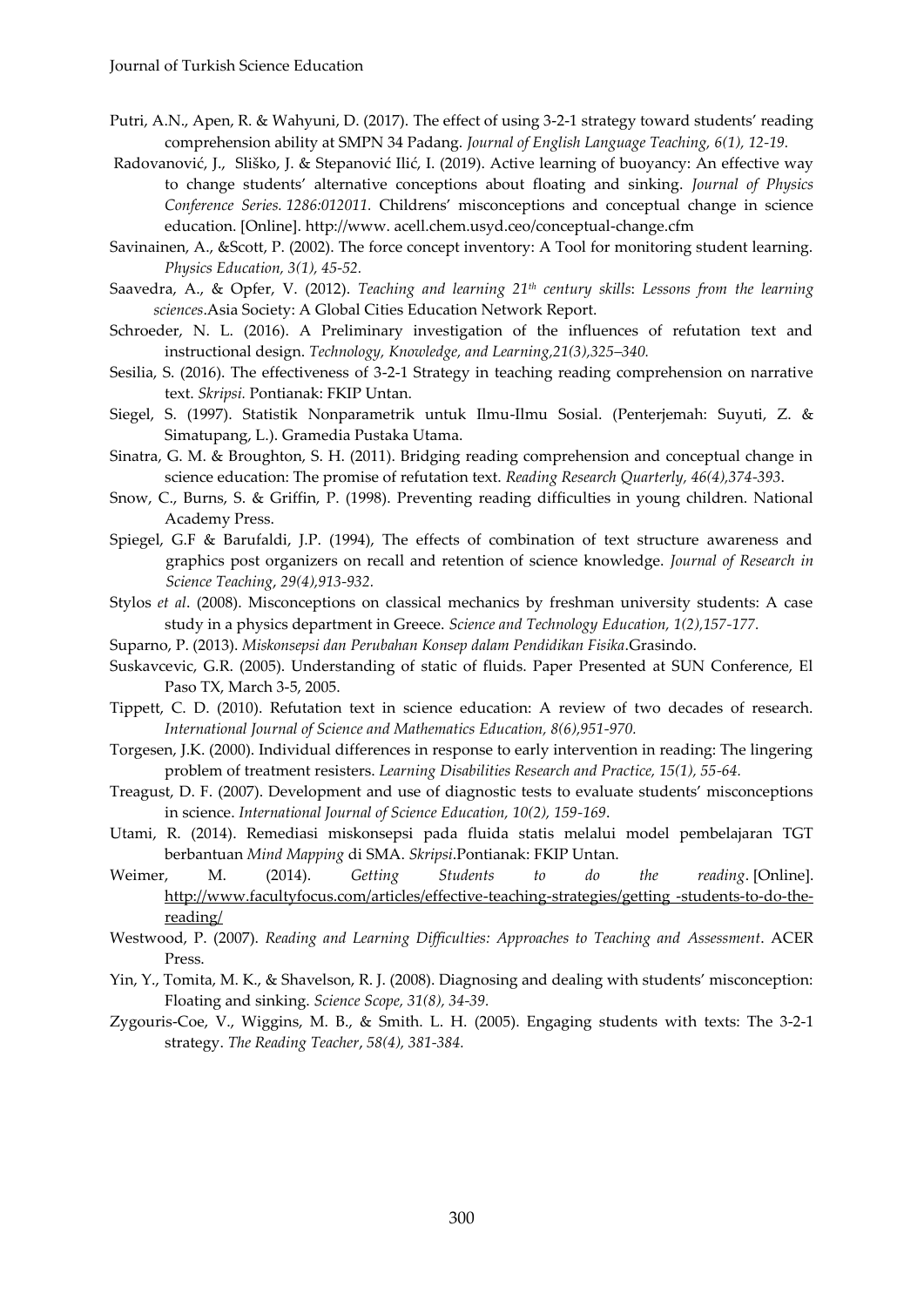# **Appendices**

# **1. An Example of the Refutation Texts Developed in This Study**

Buoyancy is the upward force exerted by a fluid on an object that is immersed in it. Some people believe that the more floating an object, the bigger the buoyant force on the object is. They think that objects float because the buoyancy force on the object is large, while objects sink because the buoyancy force on the object is small. However, this thinking is actually wrong. This thinking is different from the concept that is considered true according to scientists.

Consider the floating force equation below.

 $F_a = \rho_f \cdot g \cdot V_f$ 

*where:*  $F_a = Buoyancy force$  *= Density of fluids = Gravitation acceleration = Volume of the immersed object*



Based on the buoyancy force equation above, we know that the one that affects the buoyancy that is experienced by objects is the volume of the immersed object  $(V_f)$ . That is, the more parts of objects that are in a liquid, the greater the buoyancy it experiences.

In some cases, large buoyancy may not necessarily make things float in the liquid. For example, like the case shown in the picture below.

A container containing liquid and in it placed objects A and objects B. Object A has fewer parts immersed than object B. This means the buoyant force on object A is smaller than the buoyant force on object B. However, object A can float because it is made of material that is easy to float (small density), whereas object B is made from materials that are difficult to float (large density) so that although the buoyancy force is bigger, it is not enough to make it float. However, we can say



that the buoyant force on object B must be greater than object A, because the volume of object B in liquid is greater than the volume of object A in water. In other words, the greater the volume of objects in the liquid, the greater the buoyancy that the object experiences.

# **2. A diagnostic Test of Buoyancy Developed in This Study (in Indonesian)**

*Pilihlah salah satu jawaban yang paling tepat, dengan memberi tanda silang (X) pada huruf A, B, atau C serta berikan alasannya!*

1. Perhatikan gambar di bawah ini!



Pada bejana terdapat 3 titik yang berada pada kedalaman yang sama. Apabila zat cair di dalam bejana sejenis, di titik manakah tekanan hidrostatis paling besar?

- A. Titik A
- B. Titik B
- C. Disemua titik sama besar

Alasan: \_\_\_\_\_\_\_\_\_\_\_\_\_\_\_\_\_\_\_\_\_\_\_\_\_\_\_\_\_\_\_\_\_\_\_\_\_\_\_\_\_\_\_\_\_\_\_\_\_\_\_\_\_\_\_\_\_\_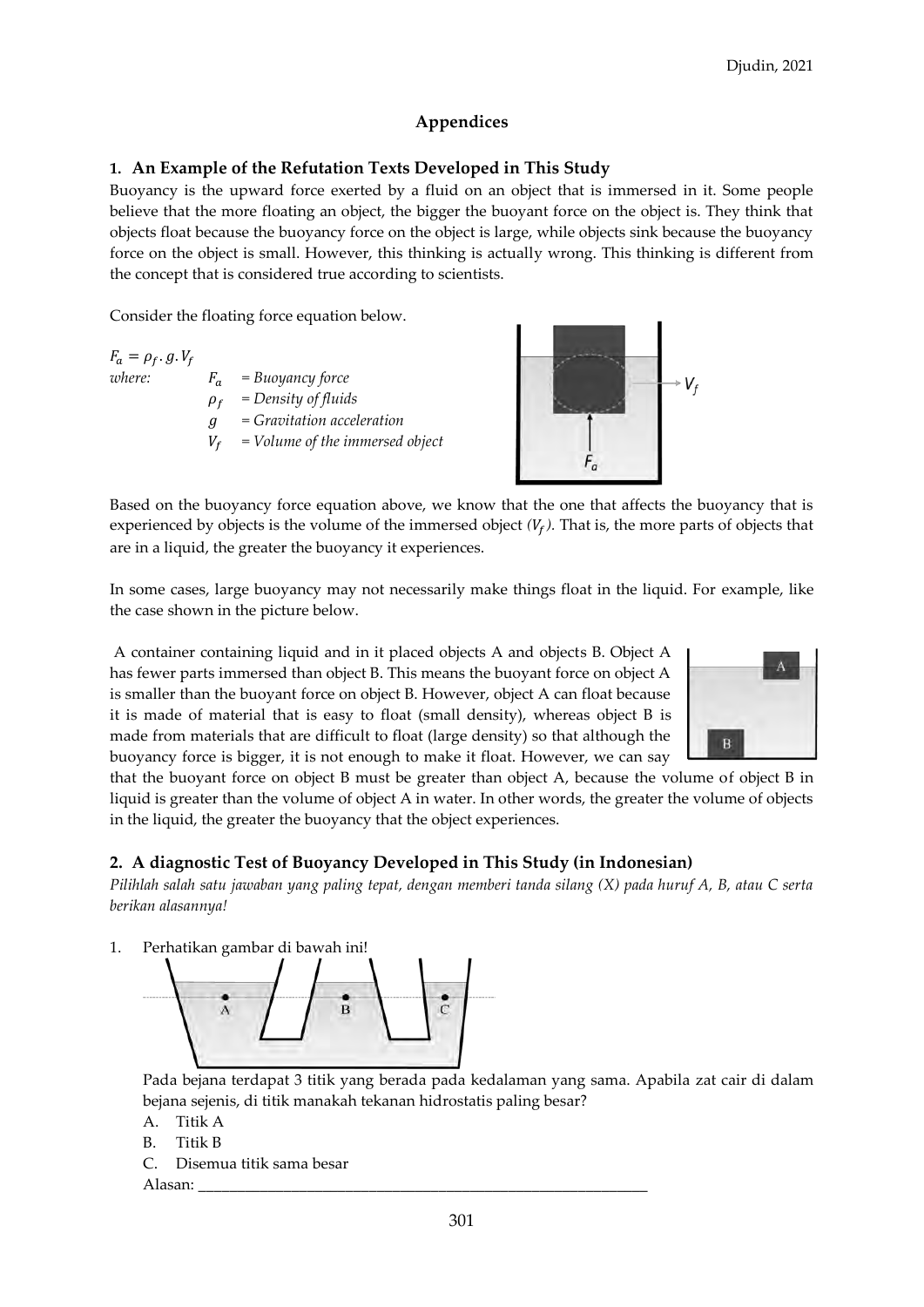2. Perhatikan gambar di bawah ini!



Bola A dan bola B memiliki volume yang sama dan diletakkan pada suatu bejana yang berisi zat cair yang sejenis. Manakah diantara kedua bola yang menerima gaya apung paling besar?

- A. Bola A
- B. Bola B
- C. Dua-duanya sama besar

Alasan:

3. Perhatikan gambar di bawah ini!



Balok A dan balok B mengapung di air. Misalkan kita lem keduanya dan menempatkan mereka ke dalam air, benda tersebut akan ...

- A. Terapung
- B. Melayang
- C. Tenggelam

Alasan:

4. Perhatikan gambar dibawah ini!



Jika kedua bejana diisi dengan zat cair yang sama, pada bejana manakah tekanan hidrostatis pada titik P paling besar?

- A. Bejana A
- B. Bejana B
- C. Dua-duanya sama besar

Alasan:

5. Perhatikan gambar di bawah ini!



Jika bejana A dan bejana B diisi dengan air yang sama. Kemudian ke dalam setiap bejana di masukkan sebuah balok. Balok manakah yang mengalami gaya apung paling besar?

- A. Balok yang berada di bejana A
- B. Balok yang berada di bejana B
- C. Keduanya mengalami gaya apung yang sama besar

Alasan: